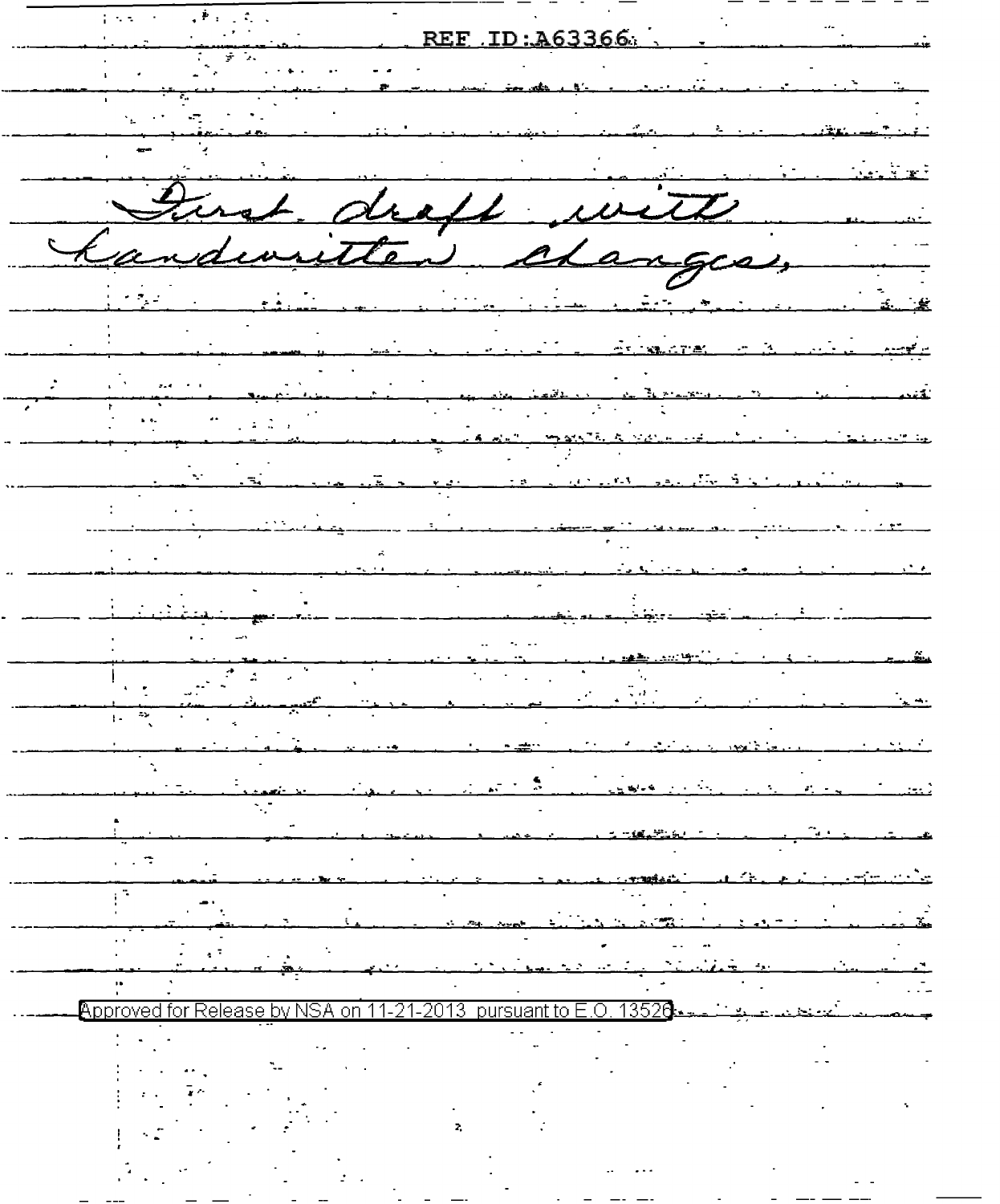When General Twining invited me to address the staff and students of the Senior School of the Marine Corps on the subject "Communications Intelligence and Security" it was with pleasure and absorting that I accepted the invitation because it in the assumed that the objective of such an address is to give those two you some background emignizing and information about the field to which these put eta Bong, namely, the science of cryptology, entreprese & phopose to that scure about how it developed; and then to indicate the manner in which it can and has been employed as a vital military weapon. being<br>My talk will be divided into three passe-or periods, Eisebergshave-will ्रोत I will first gwerpfor some be a presentation of the historical background of cryptologys next will come a presentation of the manner and instrumentalities whereby Communication Security, or for short, COMSEC, is established and maintained; and finally will come a presentation of the basic principles, procedures, machinery, and organization or SK+INT, in British Kermundagy, whereby Communications Intelligence, or, for short, COMINT, is obtained, how unruralted it may be properly or button the used and safeguarded, and its utility in the as an intelligence weapon in the conduct of modern warfare, First, then, for historical background.

I opened my remarks by referring to the science of cryptology as a vital military weapon, but it has not always been regarded as a weapon, let alone a vital weapon. I am here reminded at this point of a story that I came across in an old book on cryptology, a story which is probably apocryphal but which I give for what it may be worth.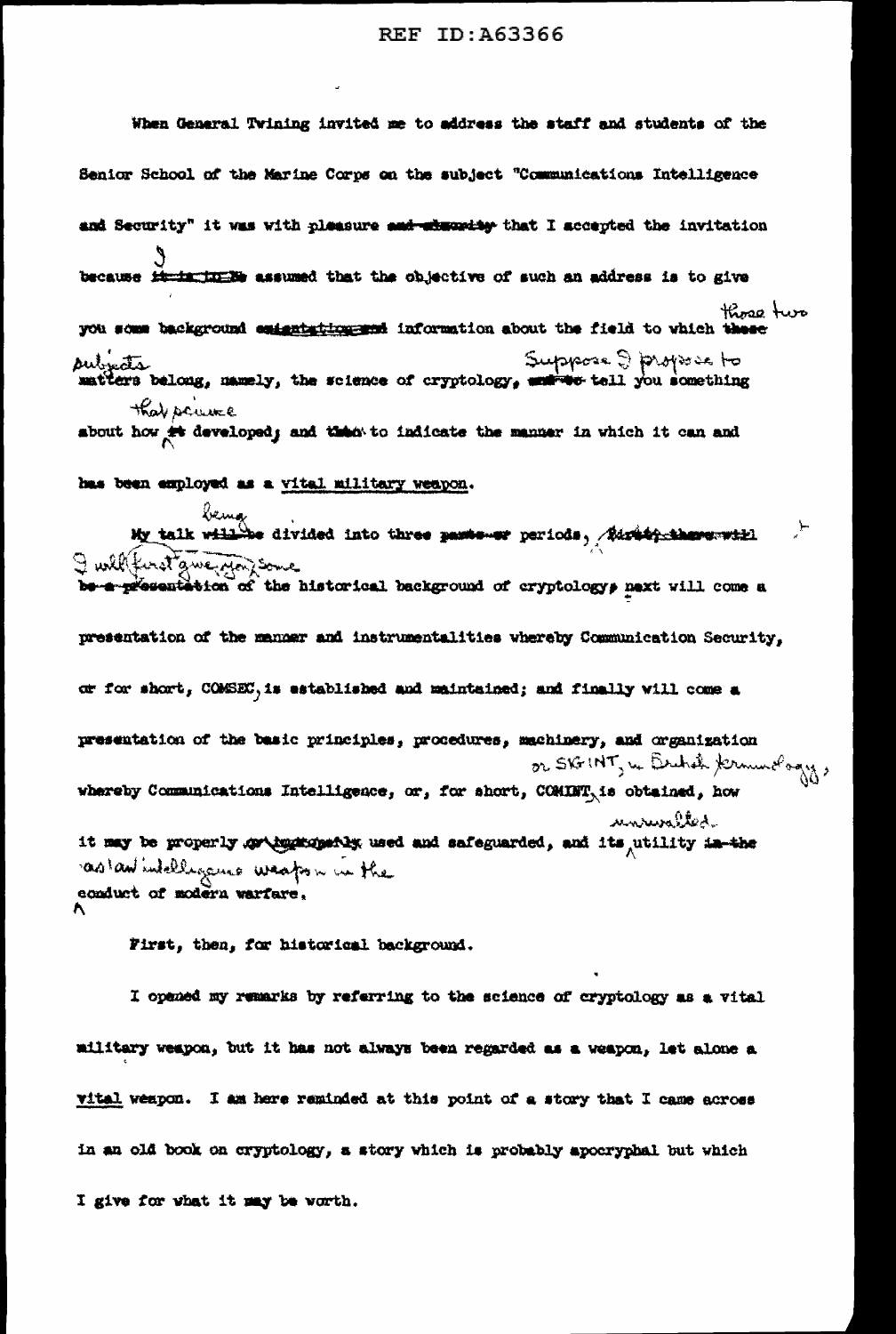Jose It seems that about two thousand years ago there was a Persian queen Manuel ethose. Seniranis, del vho took an interest in eryptography. Whether it was because of that interest or other unnatural eigenvalues and as curicatty about what people call secrets, the record doesn't say, but anyhow it was reported that she met an untimely death. Presumably she went to Heaven,  $\frac{\partial \Omega}{\partial t}$  or perhaps to the other place, but hazing left instructions as to the 4isposition were to be placed in a solder sare other way in urthur sureophagus was glassed. On the outside of the minesleum, on its front wall, Agent : there was carved a massage grinish saids. Stay, weary traveller! If thou art footsore, hungry, or in need of money-Unlock the riddle of the cipher graven below, And you will be led to riches beyond all dreams of avarice! لمس Below this curious message was a cryptogram, E'm sonry I can't show you -it-looked-kike- Yor several hundred years the possibility of sudden wealth way the caparts who tried their hands at deciphering the served as a lure to all-the experts who tried their hands at deciphering the  $\alpha$  all  $\alpha$  and  $\alpha$  and  $\alpha$  and  $\alpha$  along came a long-haired, be-whiskered, and bespectacled savant who, after working at the project for a considerable length of time, solved the cipher. It gave him detailed instructions for finding a secret entry into the tomb. When he got inside, he found an instruction to open the sarcophagus, but he had to solve another message in order to do so. Possibly it involved finding the correct combination to a 5-tumbler lock! Well, he solved that one too, after a lot of work, and this enabled him to open the sarcophagus, in which he found a box. In the box was a message in plain

-2-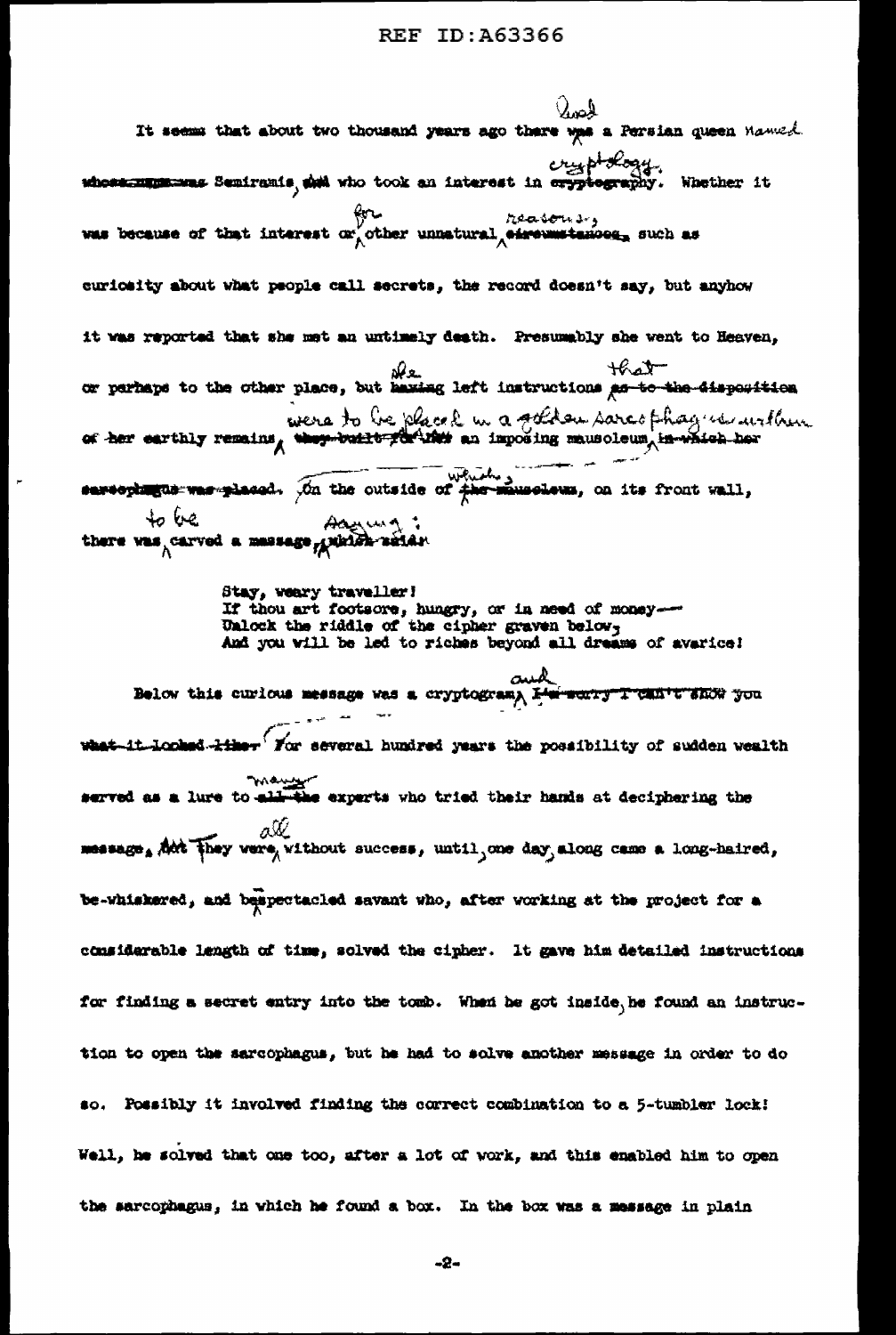language, and this is what it said:

O, thou vile and insatiable monster! To disturb these poor bones! If thou had'st learned something more useful than the art of deciphering, Thou would'st not be footsore, hungry, or in need of money!

Many times in the course of the past forty years I've had occasion to wish that I knew the old gal's address so that I could write her, as a first indorsement to her basic communication, the single word "Concur." Well, Anayhow,

it's been an intergring him.

Kus, He fund partok of<br>The title of my talk, might well be "The Influence of C-Power on History", and lest some of you jump to the conclusion that I've suddenly gone paychotic and am suffering from a delusion that I'm a reincarnation of the great Admiral Mahan. I hasten to explain that the "C" in such a title for worthis is not the word "SEA" but the letter "C" and it stands for the word CRIPTOLOGIC. The title of the talk would therefore be: "The Influence of Cryptologic Power on History." As a sub-title I would offer this: "Or how to win battles and campaigns, and go down in history as a great tactician, strategist and leader of men; or, on the campagne other hand, how to lose battles and mains and go down in history as an incompetent commander, a military 'no-good-nik'."

At this point let me hasten to deny that I'm casting any reflections upon certain successful --spectacularly successful-commaders; names will occur to you without my calling them to your attention--and there will be names of men in each of the two categories -- "how to vin" and "how to lose" battles and campaigns--and entire wars, for that matter.

-3-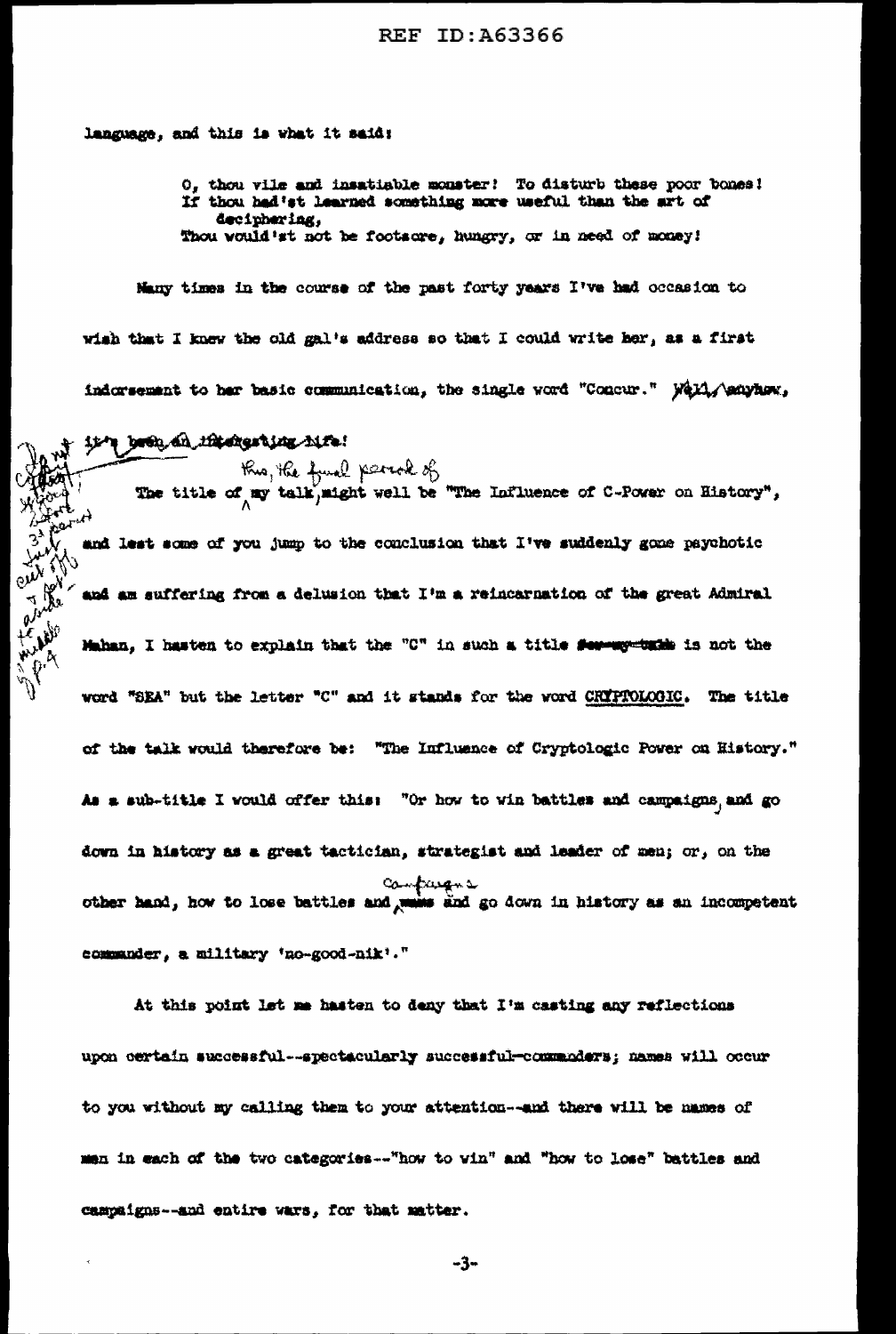Sometimes the course of history is materially changed by the amount and quality of the COMINT and COMSEC available to field commanders and also how well they use these offensive and defensive weapons. Sometimes it is materially changed by the absence of COMINT and COMEEC where it had previously been in existence and used. We shall note incidents of both types and we may start with an incident of the first type, one in which lots of first-class COMINT was available. I meed only mention the name Pearl Harbor and many of you will no doubt think that I'm going to go into that still controversial and disastrous episode in this talk, but I'm not. I will, however, use it as a jumping-off point for what will follow in the talk.

This being a TOP SECRET lecture it will appear a bit incongruous that I ' should begin by reading from a source which you'll all recognize--TDUE magazine. I'll read from the 17 December 1945 issue, and X-must preface the reading by

by that date off and the response to least V-E and V-J days had been pome nouth before. You'll remember the celebrated, tami that there muss loud clamor on the part of certain vociferous

members of Congress who had for years been insisting upon learning and disclosing to the people of the United States the reasons why we had been caught by surprise in such a disastrous defeat and calamity as the Japanese had inflicted upon us at Pearl. This clamor had to be met; the matter could no longer be hushed up, had been and still they contended, by the need for military secrecy. So there were investigations-of them and now there was to be a a half domen or more princing my in the grand finale Joint Congressional Inves-

tigation into the Attack on Fearl Harbor. It was this investigation which not only itself brought into the open every detail and exhibit uncovered by man

سباس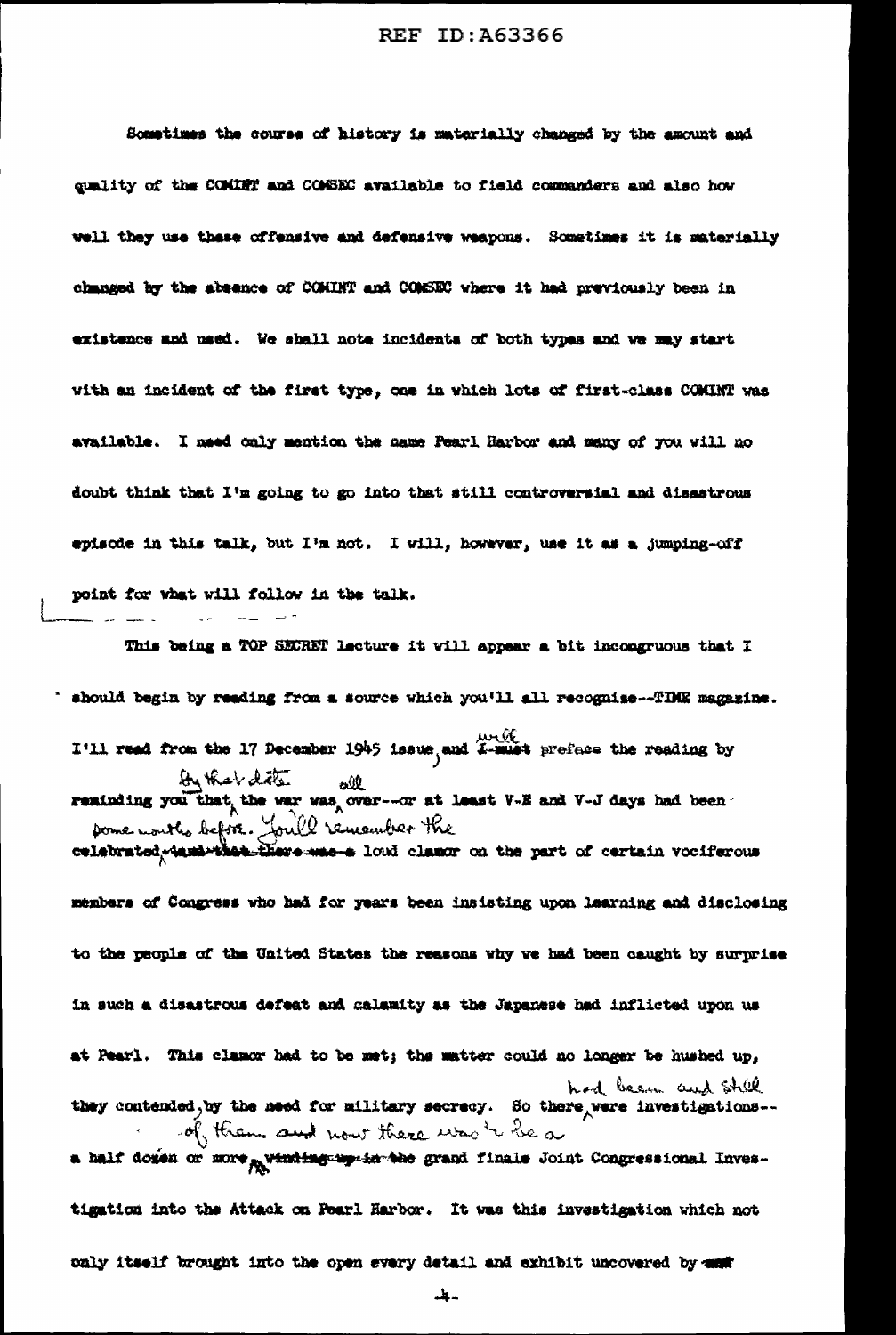presentation its own lengthy investigation and hearings, but also it disclosed to America and to the whole world everything that had been said and shown at all the previous Army and Havy investigations--about a half dozen of them.

There came a day in the Congressional Hearings when General-George-C. 5- Star Gauerel George (Merchell)<br>Equivalist Chief of Staff U.S. Army at the time of the Pearl Harbor Attack, was called to the witness stand. He testified for several long, long days. Toward the end of the ordeal he was questioned about a letter it had been rumored he'd written to Governor Dewey in the Autumn of 1944, during the Presidential Gaspaign. General Marshall balked. He pleaded most earnestly with the Committee not to force him to disclose the letter or its contents, but to no avail. He magnety of the Continuous model of the same interest.

 $^{\prime\prime}$  U.S. citizens discovered last week that parhaps their most potent secret weapon of World War II was not radar, not the VT fuse, not the atom bomb, but a harmless little machine which cryptographers painstakingly constructed in a hidden room in Fort Washington. With this machine, built after years of trial and error, of inference and deduction, eryptographers have duplicated the decoding devices used in Tokyo. Testimony before the Pearl Harbor Committee had already shown that the machine known as 'Magic' was in use long before December 7, 1941, had given ample warning of the Japa: sneak attack if only U.S. brass hats had been smart enough to realise it (TIME - Dec. 15). Now General Marshall continued the story of *"Magic's"* magic. It had:

-5-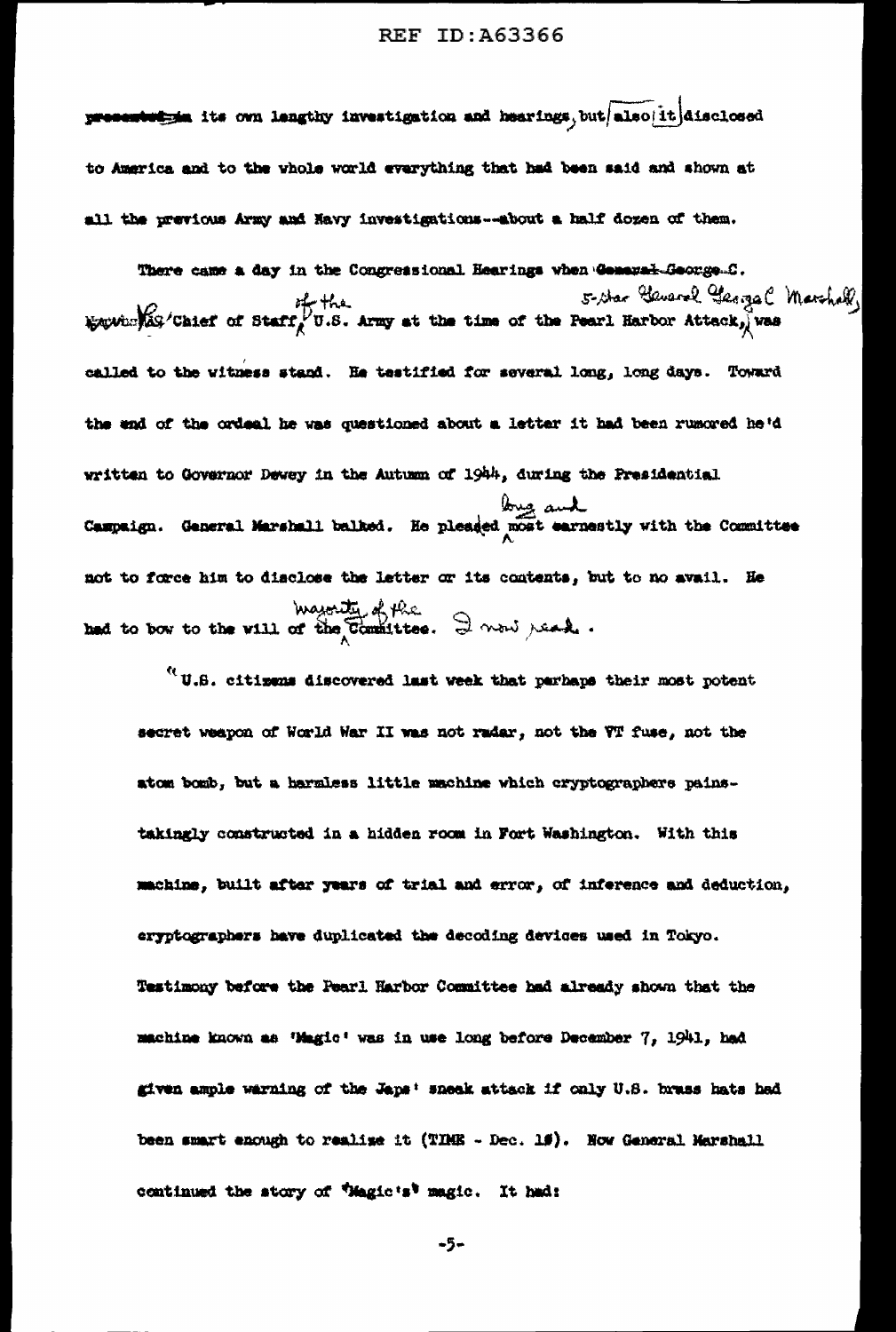$^{\prime\prime}$  Enabled a relatively small U.S. force to intercept a Jap invasion flast, win a decisive victory in the Battle of the Coral Sea, thus saving Australia and New Zealand.

...<br>Given the U.S. full advance information on the size of the Jap forces advancing on Midway, enabled the Havy to concentrate ships which otherwise might have been 3,606 miles away, thus set up an ambush which proved to be the turning-point victory of the Pacific war.

Directed U.S. submarines unerringly to the sea lanes where Japanese convoys would be passing.

...<br>By decoding messages from Japan's Ambassador Oshima in Berlin, often reporting interviews with Ritler, given our forces invaluable information on German war plans."

And then TDHE goes on to give more details of that story. We shall return to it later in this talk.

It is hardly necessary to tell you how carefully Magic was guarded before, wear. We have the war. It is still carefully guarded. Even the fact of its existence was known to only a very few persons at the time of Fearl Harbor-that is an important element in any attempt to explain why we were caught in such a devasting surgaise attack. Let me read you a bit from page 261 of the Report of the Majority in the Joint Congressional Investigation of the attack: "The Magic intelligence was pre-eminently important and the necessity

for keeping it confidential cannot be overestimated. However, so closely held

walent

-6-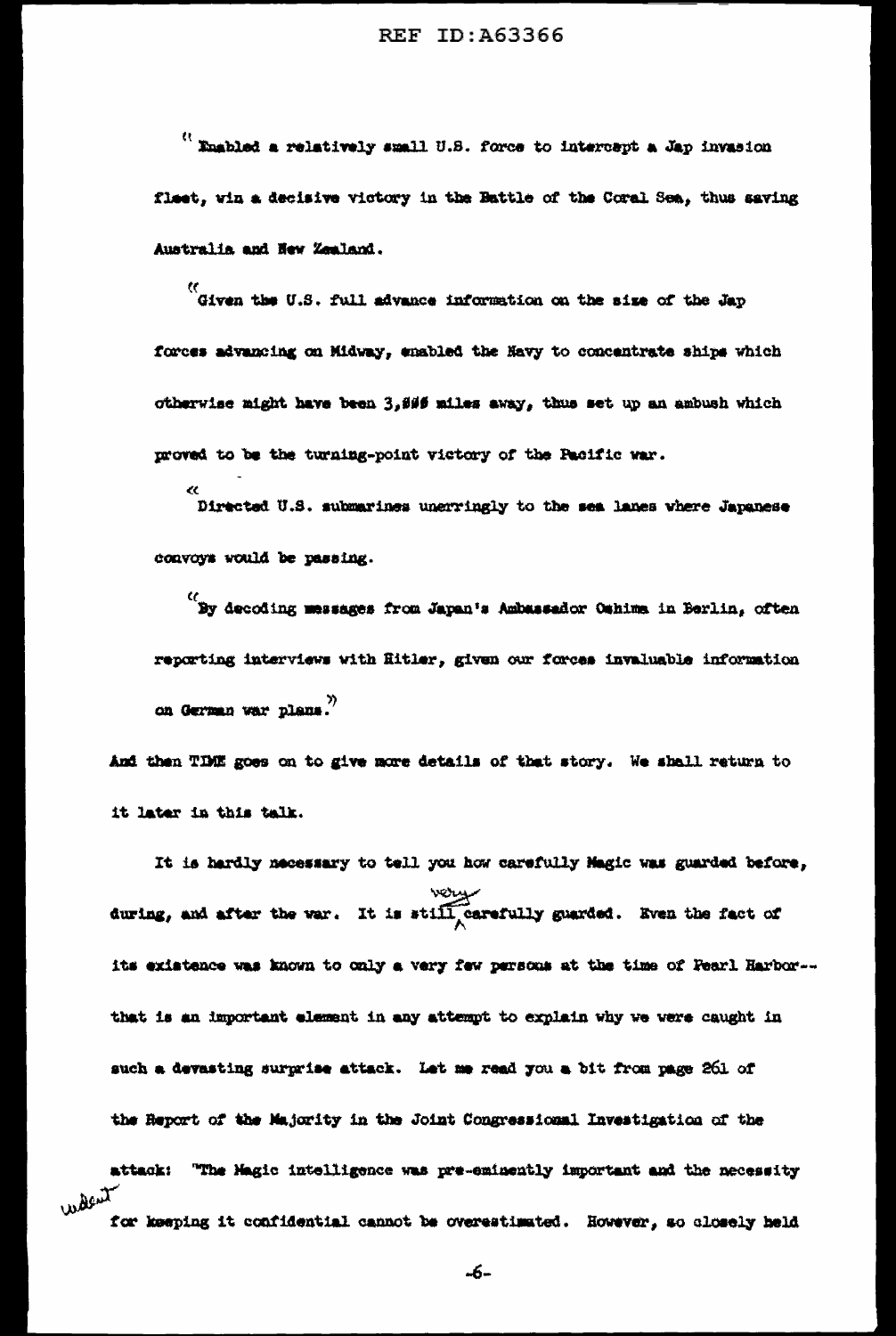and top secret was this intelligence that it appears the fact the Japanese codes had been broken was regarded as of more importance than the information obtained from decoded traffic."

treet w

TIME says, in connection with this phase of the story of Magic during World War II: Y"So priceless a possession was Magic that the U.S. high command lived in constant fear that the Japs would discover the secret, change their code machinery, force U.S. cryptographers to start all over again." How I don't vant to seem to over-emphasize the importance of COMINT but I think it warranted to read you what the Majority said about it in the Report. The of the Joint Congressional Committee on the Investigation of the Pearl Eurhor-Street: The following comes from p. 232:

" ... all witnesses familiar with MAGIC material throughout the war have testified that it contributed encarnously to the defeat of the enemy, greatly shortened the war, and saved many thousands of lives."

General Chamberlin, who was MacArthur's G-3 throughout the war in the Facific, has written: "The information G-2 gave G-3 in the Pacific Theater alone saved us many thousands of lives and shortened the war by no less than two years." I hardly meed say that we can't put a dollar-and-cents value of COMINT in the saving of lives; but we can make an estimate of what COMINT meant in the way of shortening the war by two years means. I made a calculation and found that \$1.09 spent for COMINT is worth \$1,000 spent for other activities and materials.

 $-7-$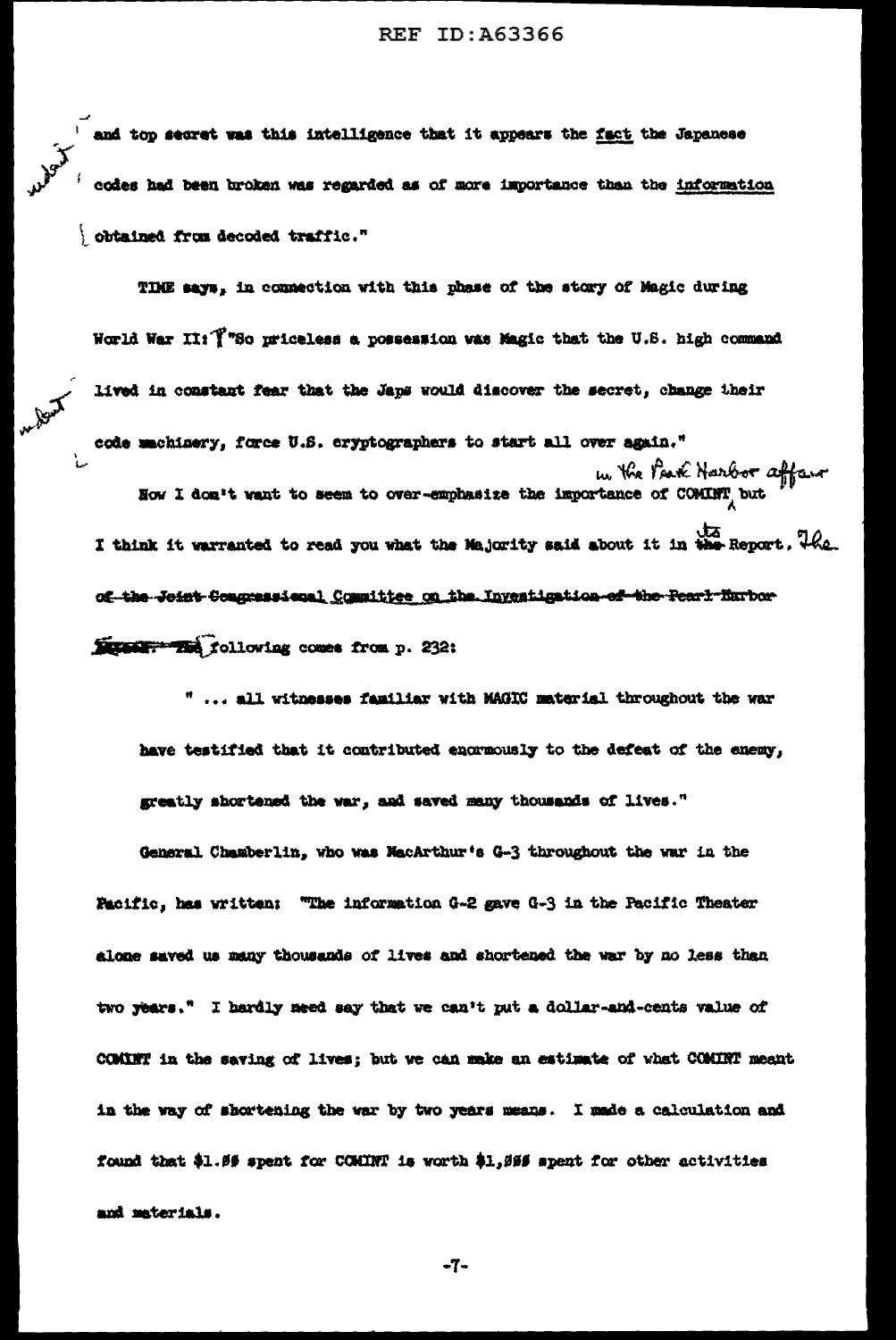In short, w World WON II anall When our commanders had COMINT they were able to put what forces they had

at the right place, at the right time. But when they didn't have it--and this Sater on well note restances of each type infuncus case, the Battle of the Bulge, a serious catestrophe was barely averted because our G-2's had come to rely too heavily on COMINT, so that when it was unavailable they seemed to lack all information or at least they felt j y da s I said that a serious catastrophe was barely averted but even that lack. so the losses were quite severe, as can be seen from the following:

"According to Eisenhower's personnel officer, American losses in the Battle of the Bulge totalled 75,896 men, of whom 8,697 were killed, 47,139 wounded, and 21,144 missing Over 8,666 of these casualties were in the 156th Division. Because of heavy German attacks, 733 tanks and tank destroyers were lost. Two divisions, the 26th and 196th, were mearly completely annihilated, although the 26th Division did subsequently ' exter combat after being rebuilt." $<sup>1</sup>$ </sup>

ma.  $\mathbf{r}$ 

<sup>1</sup> Robert E. Merriam, Dark December, 1947, p. 211.

What happened? Why?

In an article which is entitled "Battlefield Intelligence: The Battle of the Bulge as a Case History", and which was published in the February 1953 issue of Combat Forges Journal, Hanson Baldwin said:

"Intelligence deficiencies and an astignatic concentration upon our own plans with an almost contemptuous indifference for the enemy's, set the

-8-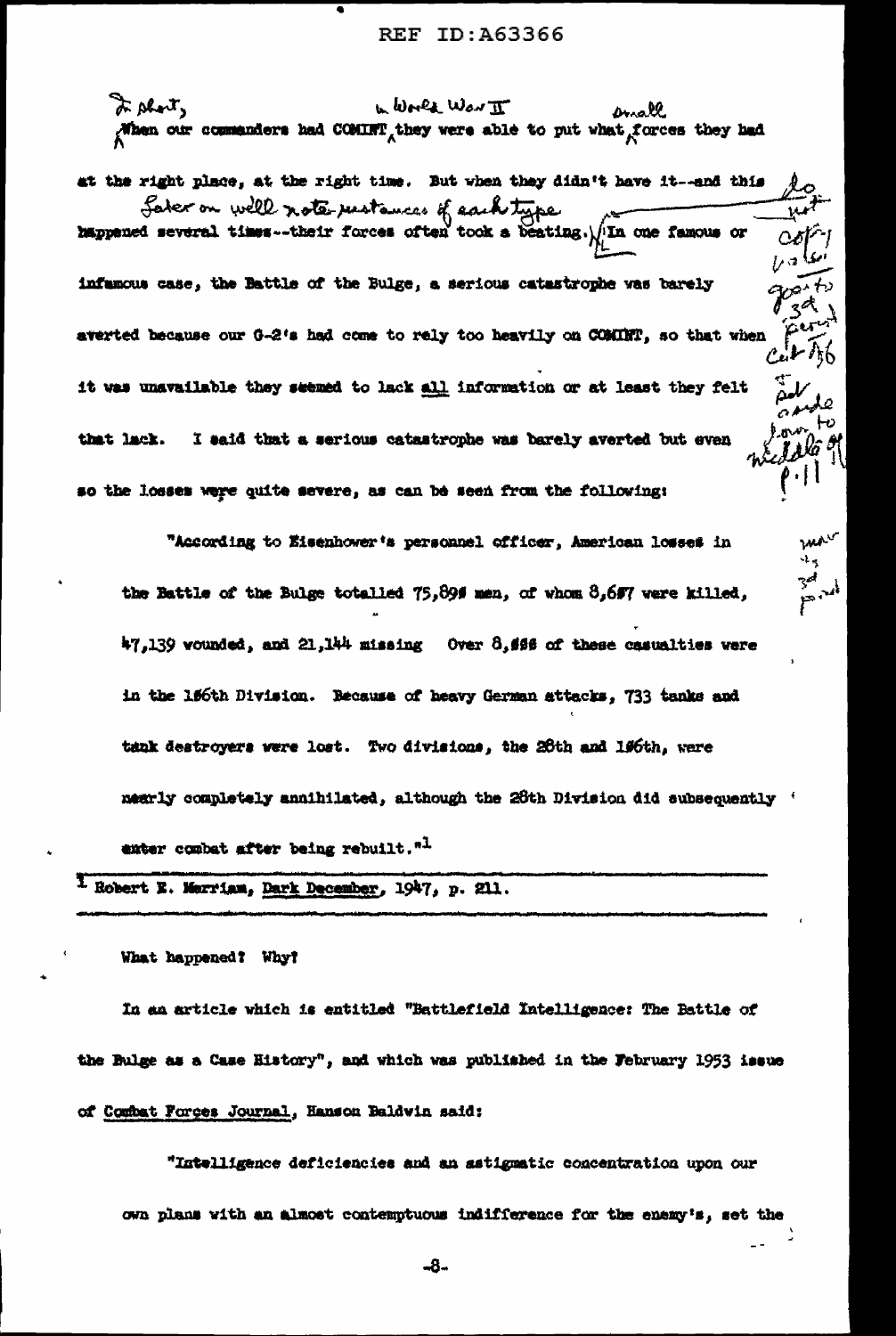stage in December, 1944 for the German successes in the Battle of the Bulge--a case history in the 'dos and don'ts' of intelligence."

. . . . . . . . . . Further on Baldwin said:

"Another and more basic failure was the inadequacy of collection; we just did not get all the facts that were available. There was a variety of reasons for this.

"In General Sibert's words 'we may have put too much reliance on certain technical types of intelligence, such as signal intelligence . . . and we had too little faith in the benefits of aggressive and unremitting patrolling by combat troops. We had no substitute, either, for aarial reconnaissance when the weather was bad; and when we cam up to the Siegfried Line, our agents had graat difficulty in getting through, particularly in the winter.

"Dependence upon 'Magic", or signal intercepts, was major, particularly at higher echelons; when the Germans maintained radio silence, our sources of information were about halved."

I hope I've not tried your patience by such a lengthy preface to the real substance of my talk, so it's about time I got down to brass tacks, that is, to the technical aspects of the talk.

In what I read from TDME, the word "MAGIC" was used to refer to the differention that came from the solution of German, Italian, and Japanese secret

-9-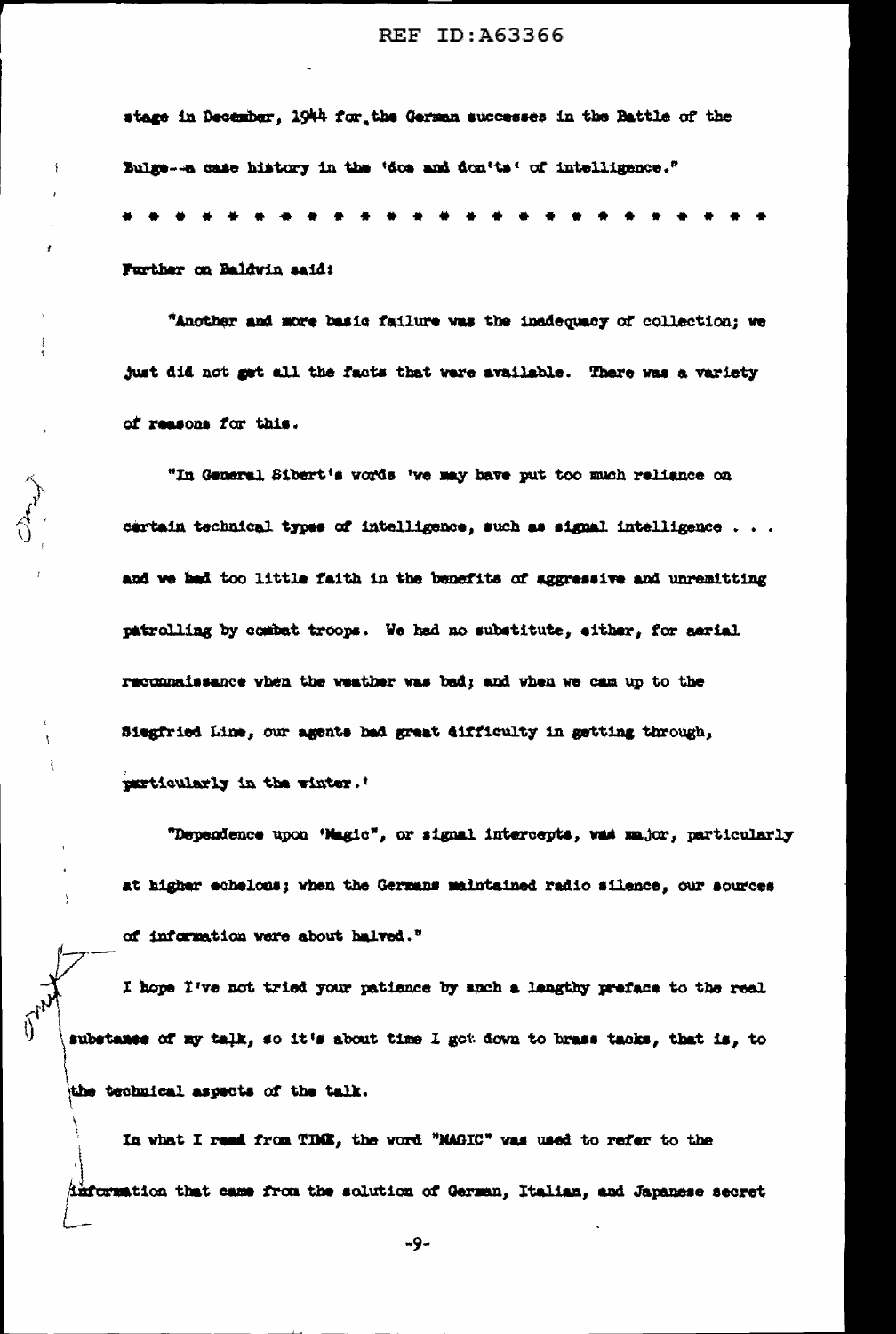The get for the

communications. NAGIC, of course, simply was a sort of code word for COMINT. The term was introduced to us by the British when we began to play together in the cryptologic gardens; we found it useful and adopted it, too. Later on we came to use other secret words to designate this sort of intelligence and to change the words from time to time, for security reasons. Now Magic or COMINT is composed of three types or categories of intelligence, and by far the greatest part of it comes from intercepting, recording, and studying enemy radio traffic. The three types or categories are: (1) Special intelligence, which comes from the solution and processing of the encrypted messages themselves; (2) Traffic intalligence, which comes from the study of what are called "the externals" of those messages, data applicable to such things as their callsigns, the frequencies employed, the direction or routings, and so on; and (3) Weather intelligence, which comes from the study of the enemy's weather messages, which in wartime and even in peace time to a certain degree, are encrypted. In this audience it's hardly necessary to mention how important a role the weather plays in the ecoduct of var.

There is hardly need for me to give you a definition of COMINT, but perhaps I should cite ite three principal objectives. First, to provide authentic information for policy makers, to apprise them of the realities of the international situation, of the war making capabilities and vulnerabilities of foreign'countries, and of the intentions of those countries with respect to war. Second, to eliminate the element of surprise from an act of aggression by

-1#-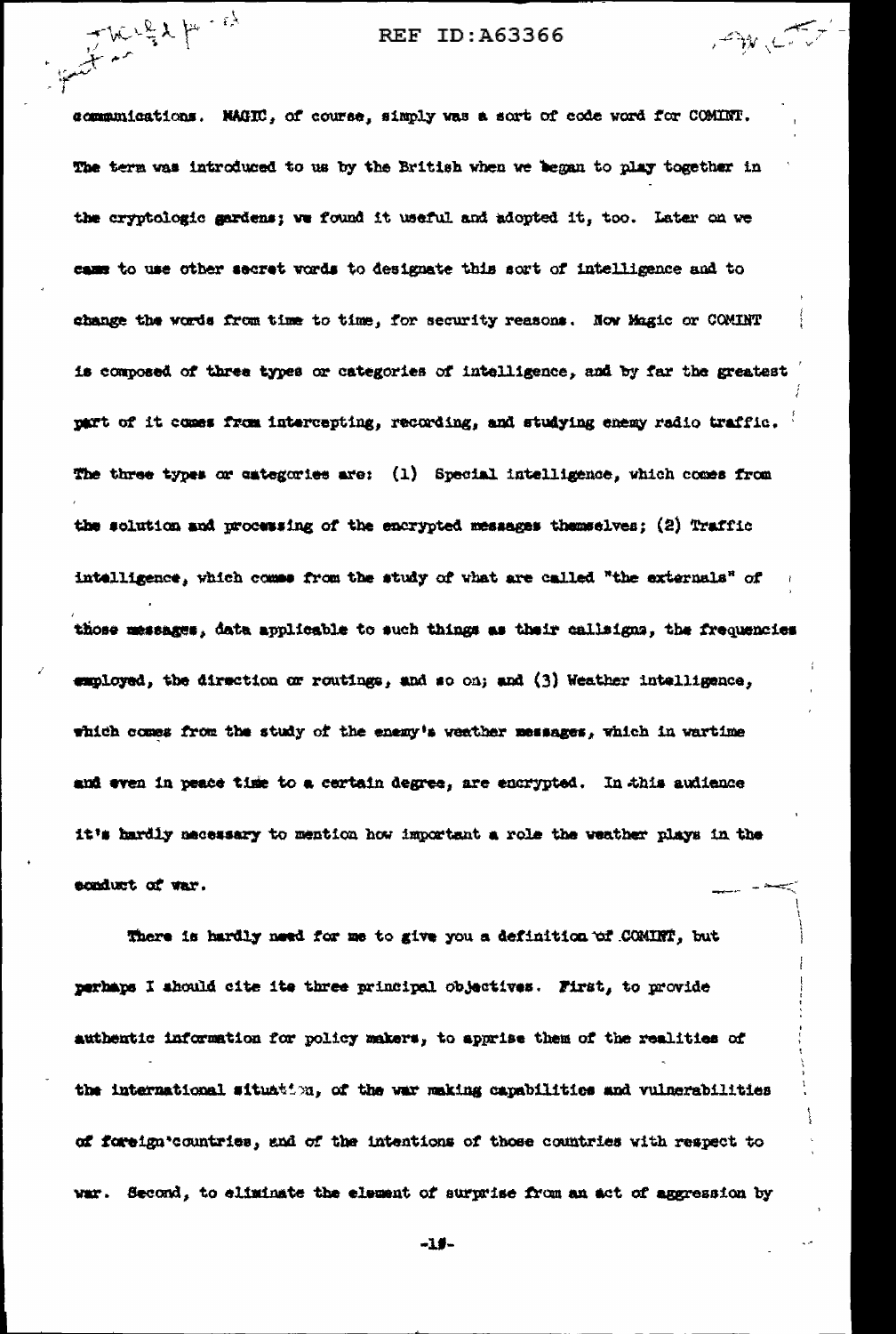another country. Third, to provide unique information essential to the successful prosecution, and vital to a shortening of, the period of hostilities.

A bit of history is always useful in introducing a subject belonging to a special and not too-well known field, so I'll begin by giving you some background information about COMINT. COMINT, which is based upon the science of cryptanalysis, has a long and very interesting history which is inextricably bound up with the history of the science of cryptography, upon which COMSEC is largely based. The two are but opposite faces of the same coin, for progress in one inevitably leads to progress in the other. Hence, my talk will deal with both COMINT and COMSEC. Now, because of the secrecy or closk of silence which officially surrounds the whole field of cryptology and especially cryptanalytics, it is obvious that authentic information with reference to the background and development of the science in foreign countries is quite sparse; and although after World War II we learned much regarding the accomplishments in this field of work by our enemies, security rules prevent my saying very much in detail about how good or bad they were in comparison with us. Suffice it to say that in cryptologie affairs oryptologists naturally think we we looked pretty good; together with our principal ally, Britain, we won the war, molair other though we may seem to have legst the peace somewhere.

I can only give a fairly good account of U.S. cryptologic activities up to a certain point of time, and even then I will not be able to say very much about them simply because the story is too long to give in a lecture or even a series of talks. In the course of my talk I will present a number of illustrations of

-11-